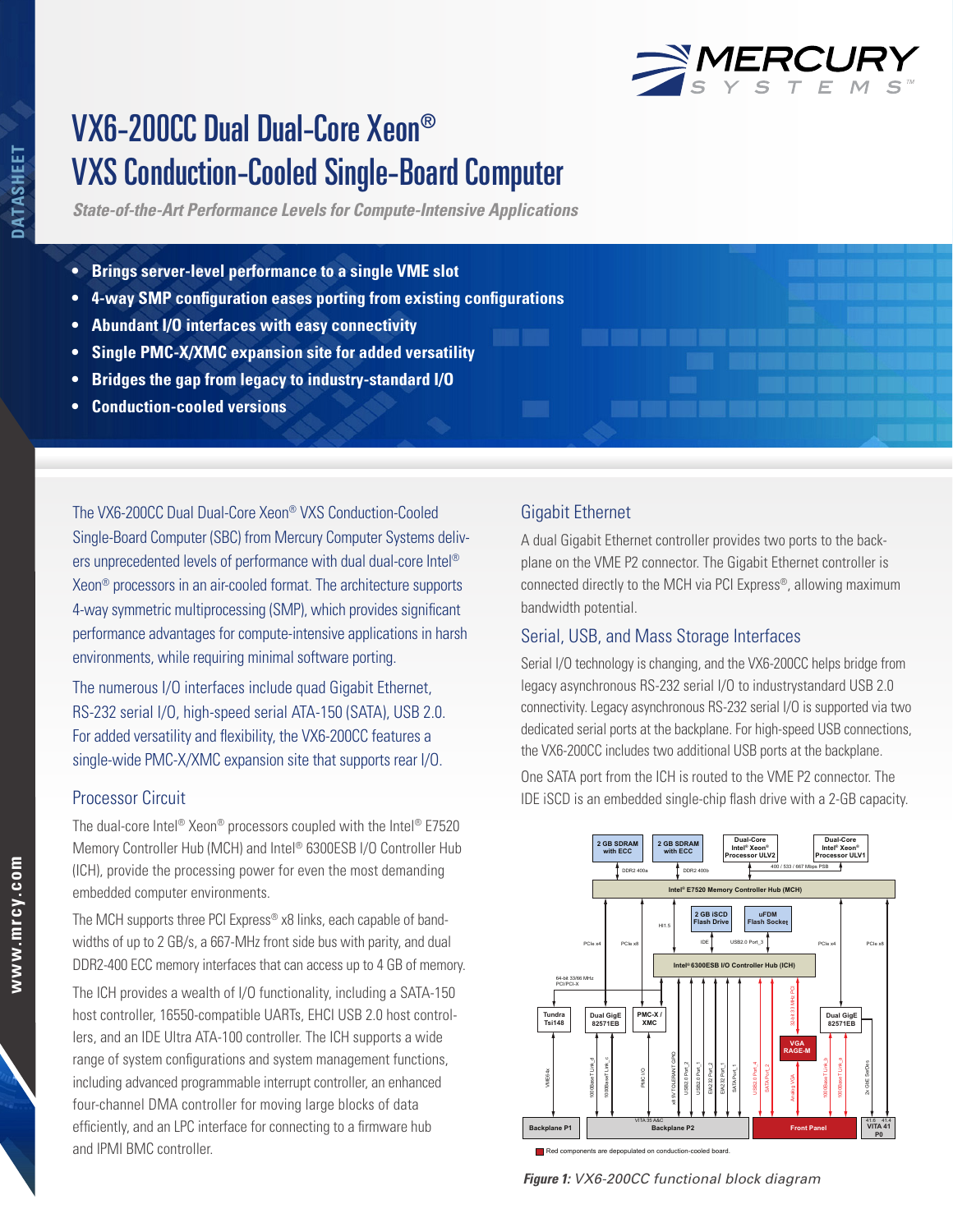# Conduction-Cooled for Harsh Environments

The VX6-200CC is among the most powerful commercial off-the-shelf (COTS) multiprocessing systems available for deployment in extreme environments. Designers now have the ability to position high-performance signal processing solutions alongside system sensors in the harshest environments, including excessive heat or cold, humidity, shock and vibration, little or no airflow, as well as dirty or corrosive atmospheres.

### Software Support

The VX6-200CC supports the following operating systems:

- Linux® 2.6 Fedora Core 7
- Windows® XP Professional
- Windows Server 2003

# PMC-X/XMC Site

The face of expansion I/O cards is changing, and the VX6-200CC is bridging the gap by supporting, in one single-wide PMC-X/XMC site, both traditional IEEE 1386/1386.1 64-bit PCI mezzanine cards (PMC-X) and the latest VITA 42.3 switched mezzanine cards (XMC) with PCI Express.

Switch fabric solutions are quickly increasing throughout the embedded computer industry, and the VX6-200CC allows the system integrator to take advantage of this emerging technology today. XMC modules can more than double the bandwidth (2 GB/s each direction with 8 lanes) of traditional PMC modules (1 GB/s with PCI-X), while maintaining the flexibility of modular expansion. The PMC-X site supports both PCI-X and PCI running at up to 66 MHz.

## Specifications

### **Dual-Core Intel® Xeon® Processors**

Two Dual-Core Intel® Xeon® processors ULV at 1.66 GHz

#### **Intel® E7520 Memory Controller Hub**

PCI Express (PCIe) Three x8 links Dual-channel memory interface 2 GB or 4 GB DDR2-400 Processor system bus interface 667 MHz

### **Intel® 6300ESB I/O Controller Hub**

16550-compatible UARTs Two USB 2.0 ports IDE port with 2-GB flash drive

**Firmware Hub**  BIOS™ storage (write-protected)

#### **Gigabit Ethernet**

One Intel® 82571EB dual-port Gigabit Ethernet MAC/PHY chips Two link ports available at the P2 backplane

#### **Serial RS-232 I/O**

Two asynchronous serial RS-232 port interfaces at P2 backplane

### **USB 2.0**

Two USB interfaces at P2 backplane

## **SATA**

SATA port at P2 backplane

#### **GPIO**

8 GPIO pins available on the J2 backplane (5V tolerant)

#### **PMC-X/XMC Site**

IEEE 1386/1386.1 PCI mezzanine card VITA 39 PMC with PCI-X running at up to 66 MHz VITA 42.3 XMC switched mezzanine card with PCI Express User I/O pins routed to J2 per VITA 35 Note: Only hybrid PMC-X/XMCs with single J15 populated are supported. PMC-X/XMCs or XMCs with J16 populated are not compatible.

#### **Backplane Interface**

Backplane Interface

System controller or peripheral card operation through the backplane bridge

VME64 Tundra® Tsi148™ PCI-to-VME bridge

Note: The VX6-200CC brings SATA signals to connector P1 and is not compliant with ANSI/VITA 1-1994(R2002), possibly requiring the use of a special backplane.

#### **Dimensions**

| Form factor | 6U VME per VITA 41 |
|-------------|--------------------|
| Height      | 9.2 in (233 mm)    |
| Depth       | 6.3 in (160 mm)    |

#### **Weight**

1.2 lb (0.544 kg) air-cooled

### **Power Requirements**

| 5V, 3.3V |  |
|----------|--|
| ±12V     |  |

Required from backplane As required by PMC module